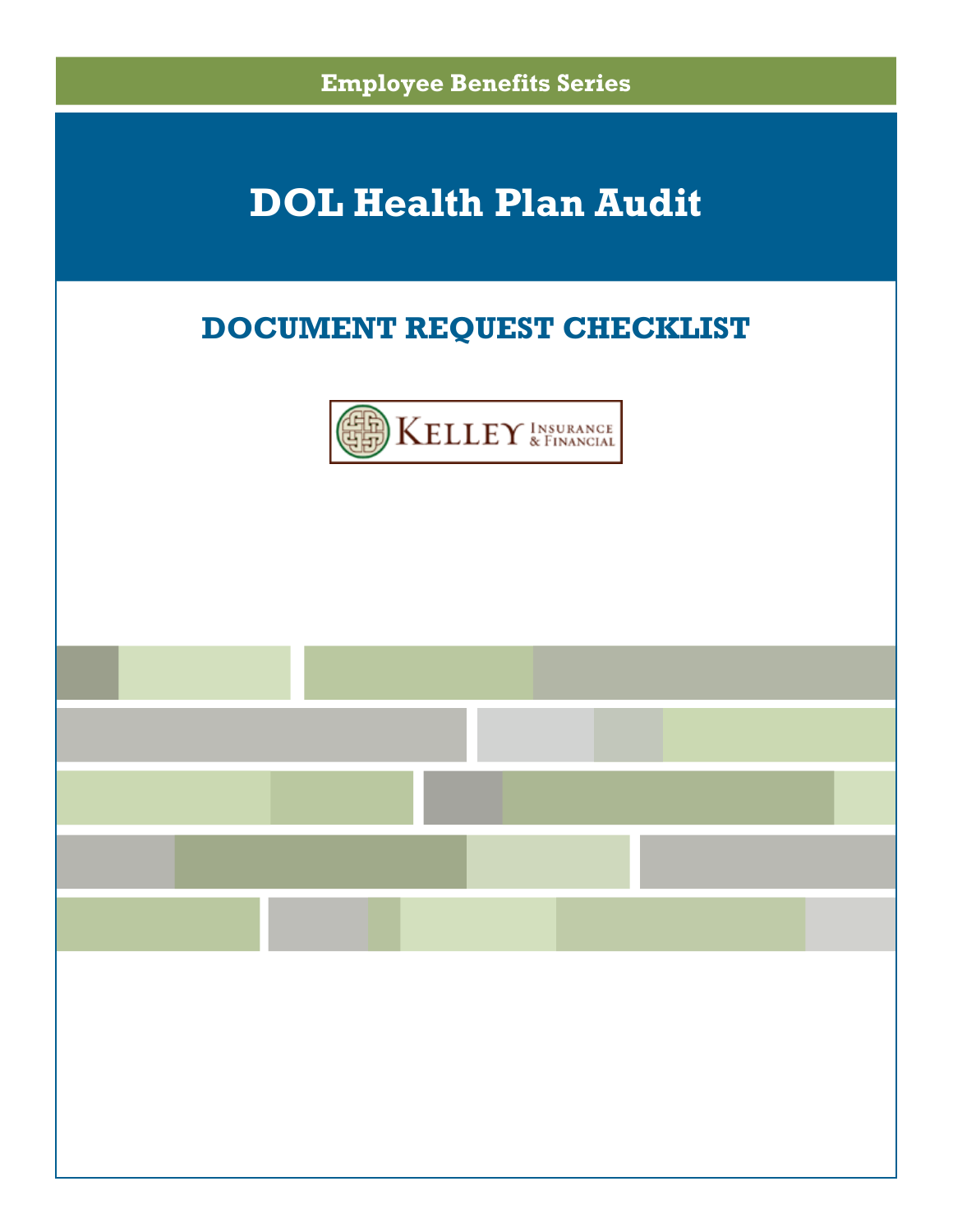The following checklist provides a summary of documents that may be requested from employers who sponsor group health plans in the event of a U.S. Department of Labor (DOL) audit. This checklist is for general reference purposes only and DOL auditors may request various documents that do not appear on this list, depending on the plan and other issues that may arise during the audit. If you have questions regarding your responsibilities, please contact a knowledgeable attorney or benefits professional.

| <b>Plan Documents</b>                                                                                                                                                                                       |          |     |
|-------------------------------------------------------------------------------------------------------------------------------------------------------------------------------------------------------------|----------|-----|
| Document                                                                                                                                                                                                    | Complied | N/A |
| Summary Plan Description (SPD), including any changes in plan benefits and<br>entitlement to benefits                                                                                                       |          |     |
| All Summaries of Material Modifications for requested plan years                                                                                                                                            |          |     |
| Plan Document, including all amendments for relevant plan years                                                                                                                                             |          |     |
| All insurance plan contracts (fully-insured plans)                                                                                                                                                          |          |     |
| Any trust documents relating to plan assets                                                                                                                                                                 |          |     |
| All contracts for claims processing, administrative services, and reinsurance (self-<br>insured plans)                                                                                                      |          |     |
| Documents which describe the responsibilities of both the employer and employees<br>with respect to the payment of the costs associated with the purchase and<br>maintenance of health and welfare benefits |          |     |
| Form 5500 filings                                                                                                                                                                                           |          |     |
| Summary Annual Reports for requested plan years                                                                                                                                                             |          |     |

| <b>Administrative Records</b>                                                                                                                                |          |     |
|--------------------------------------------------------------------------------------------------------------------------------------------------------------|----------|-----|
| Document                                                                                                                                                     | Complied | N/A |
| Insurance billing invoices, premium schedules, employer and employee<br>contribution schedules and payroll records of withholdings for benefits              |          |     |
| Documents evidencing payroll deductions for employee premiums to the plan                                                                                    |          |     |
| Documents evidencing current outstanding medical claims                                                                                                      |          |     |
| List of COBRA participants, including COBRA start date and amount of COBRA<br>payment                                                                        |          |     |
| Copy of any rebate paid pursuant to the medical loss ratio (MLR) requirements<br>under Health Care Reform and documentation of what was done with the rebate |          |     |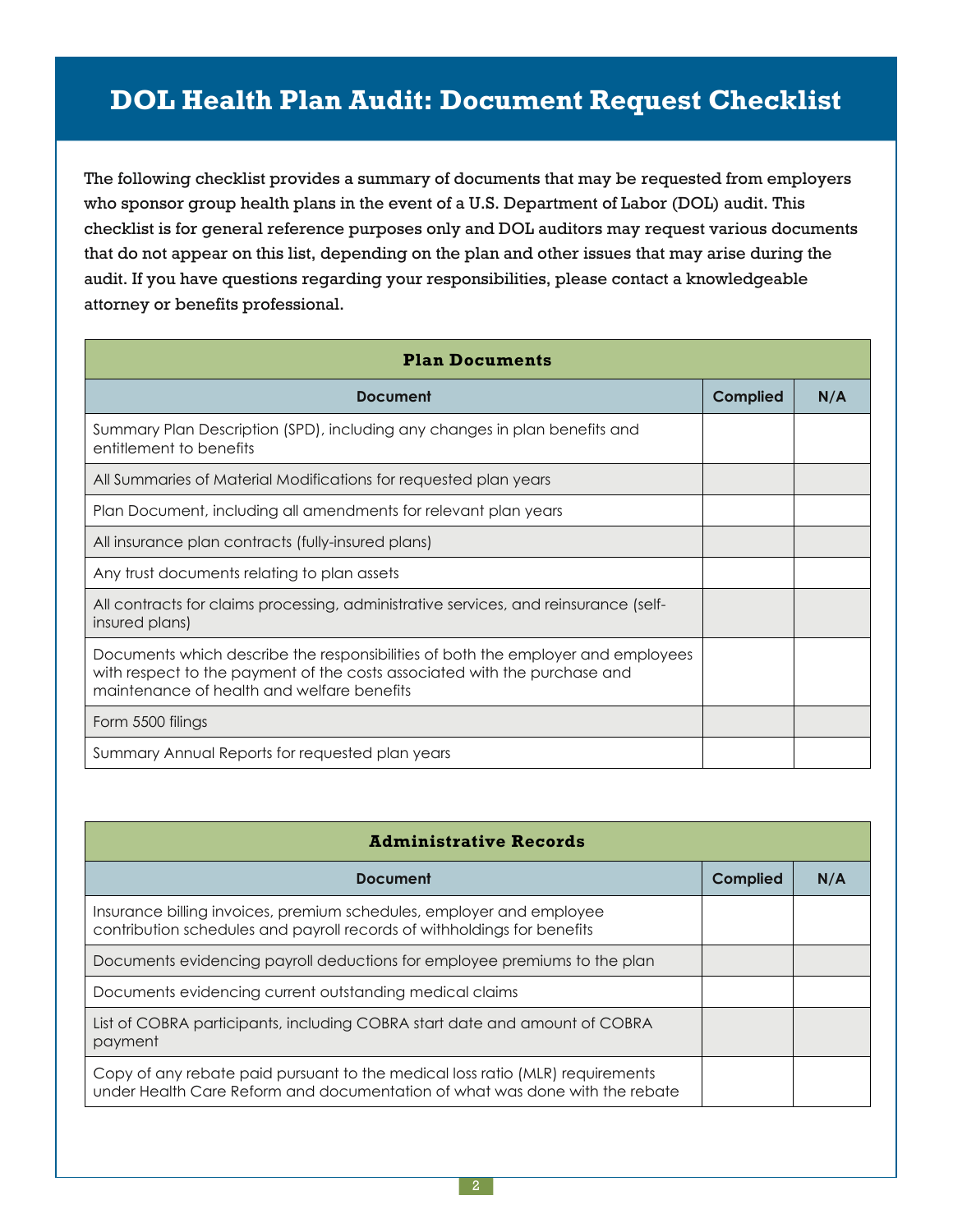**Note**: Some of the information on the following pages may appear in the plan's SPD, while certain notices must be provided separately due to the timeframes for when they are required to be provided. In addition, certain information appearing on this list may no longer be applicable for a particular plan year, but may still be requested as part of a DOL audit covering previous years.

| <b>Health Care Reform Related Documents</b>                                                                                                                                                                                                                                                                                           |                 |     |
|---------------------------------------------------------------------------------------------------------------------------------------------------------------------------------------------------------------------------------------------------------------------------------------------------------------------------------------|-----------------|-----|
| <b>Document (All Plans)</b>                                                                                                                                                                                                                                                                                                           | <b>Complied</b> | N/A |
| Summary of Benefits and Coverage (SBC), Notices of Material Modifications, and<br><b>Uniform Glossary</b>                                                                                                                                                                                                                             |                 |     |
| Copy of the Health Insurance Exchange Notice (Notice of Coverage Options)                                                                                                                                                                                                                                                             |                 |     |
| Sample of the notice describing enrollment opportunities relating to dependent<br>coverage of children to age 26 (for a plan that provides dependent coverage)                                                                                                                                                                        |                 |     |
| A list of any participants and beneficiaries whose coverage has been rescinded,<br>the reasons for rescission, and a copy of the Notice of Rescission that was provided<br>30 days in advance of any rescission of coverage                                                                                                           |                 |     |
| Documents showing the lifetime limits applicable for each plan year on or after<br>September 23, 2010 (if the plan imposes, or has imposed, a lifetime limit at any point<br>since that date)                                                                                                                                         |                 |     |
| Sample of any notice sent to participants or beneficiaries stating that the lifetime<br>limit on the dollar value of all benefits no longer applies and that the individual, if<br>covered, is once again eligible for benefits under the plan                                                                                        |                 |     |
| Documents showing the annual limits applicable for each plan year on or after<br>September 23, 2010 (if the plan imposes, or has imposed, an annual limit at any<br>point since that date)                                                                                                                                            |                 |     |
| <b>Document (Non-Grandfathered Plans)</b>                                                                                                                                                                                                                                                                                             | <b>Complied</b> | N/A |
| Copies of documents relating to the provision of preventive services for each plan<br>year on or after September 23, 2010                                                                                                                                                                                                             |                 |     |
| Copies of documents relating to coverage of emergency services for each plan<br>year on or after September 23, 2010 (if the plan provides any benefits with respect<br>to emergency services in an emergency department of a hospital)                                                                                                |                 |     |
| Copy of the Notice of Patient Protections informing participants of the right to<br>designate any participating primary care provider or pediatrician and obtain<br>OB/GYN care without prior authorization for plans that provide OB/GYN coverage (if<br>the plan requires or allows for the designation of a primary care provider) |                 |     |
| Copy of the plan's internal claim and appeals and external review processes                                                                                                                                                                                                                                                           |                 |     |
| Copies of a Notice of Adverse Benefit Determination, Notice of Final Internal<br>Adverse Determination, and Notice of Final External Review Decision                                                                                                                                                                                  |                 |     |
| Any contract or agreement with any independent review organization or third party<br>administrator providing external review                                                                                                                                                                                                          |                 |     |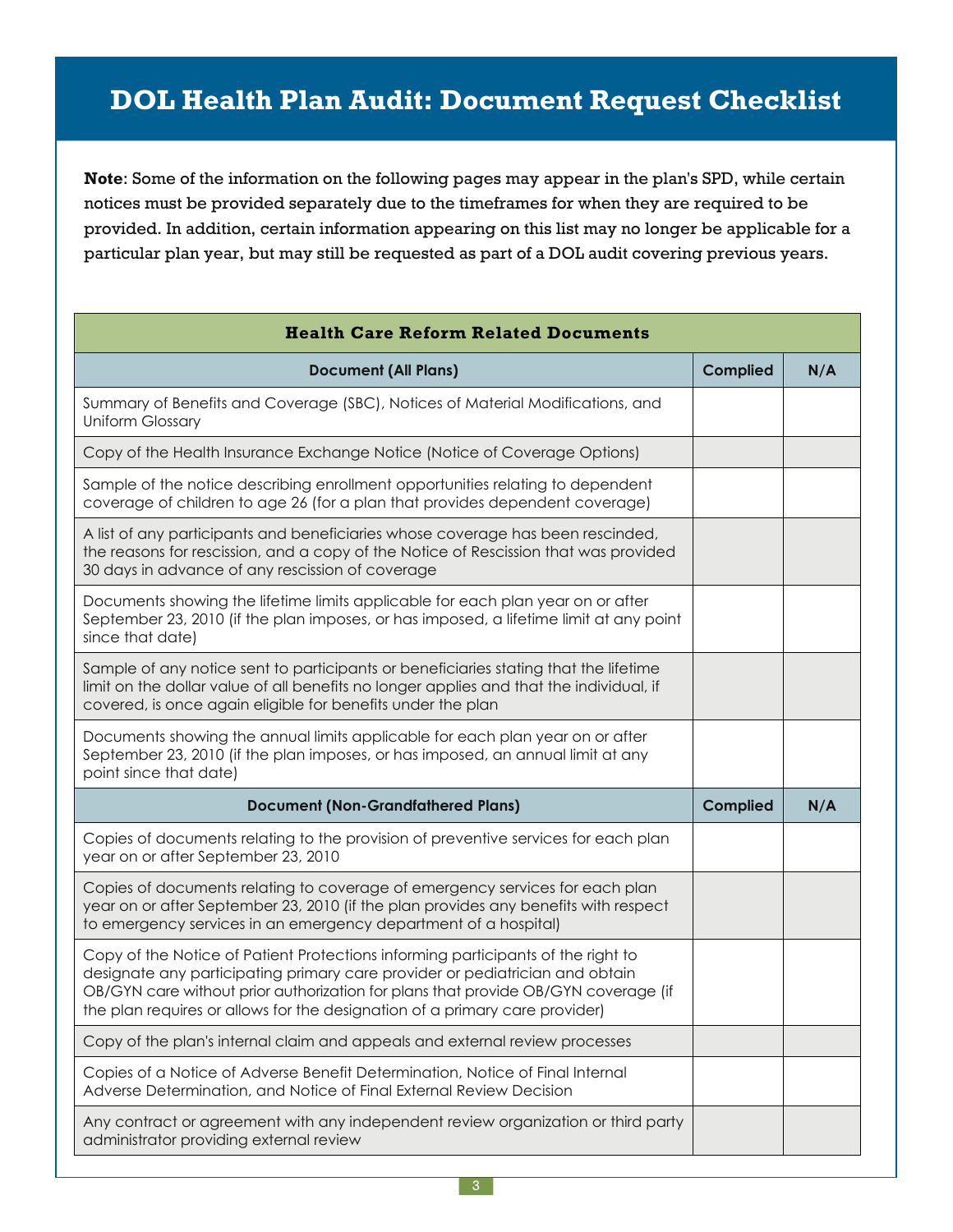| <b>Health Care Reform Related Documents, Continued</b>                                                                                                                                                                                                                                                                                                                                                                                                                                                  |                 |     |
|---------------------------------------------------------------------------------------------------------------------------------------------------------------------------------------------------------------------------------------------------------------------------------------------------------------------------------------------------------------------------------------------------------------------------------------------------------------------------------------------------------|-----------------|-----|
| <b>Document (Grandfathered Plans)</b>                                                                                                                                                                                                                                                                                                                                                                                                                                                                   | <b>Complied</b> | N/A |
| Copy of the Disclosure of Grandfathered Health Plan Status, required to be<br>included in plan materials provided to participants and beneficiaries describing the<br>benefits provided under the plan                                                                                                                                                                                                                                                                                                  |                 |     |
| Records documenting the terms of the plan in effect on March 23, 2010, and any<br>other documents necessary to verify, explain or clarify grandfathered health plan<br>status (this may include documentation relating to the terms of cost-sharing, the<br>contribution rate of the employer or employee organization towards the cost of any<br>tier of coverage, annual and lifetime limits on benefits, and any contract with a<br>health insurance issuer, which were in effect on March 23, 2010) |                 |     |

| <b>HIPAA Related Documents</b>                                                                                                                                                                                                                                                                                                                                                          |                 |     |
|-----------------------------------------------------------------------------------------------------------------------------------------------------------------------------------------------------------------------------------------------------------------------------------------------------------------------------------------------------------------------------------------|-----------------|-----|
| Document                                                                                                                                                                                                                                                                                                                                                                                | <b>Complied</b> | N/A |
| Copy of the plan's rules for eligibility to enroll under the terms of the plan, including<br>continued eligibility                                                                                                                                                                                                                                                                      |                 |     |
| Copy of a blank enrollment application for the plan                                                                                                                                                                                                                                                                                                                                     |                 |     |
| Sample Certificate of Creditable Coverage, a copy of the record or log of all<br>certificates for individuals who lost coverage under the plan or requested<br>certificates, a copy of the written procedure for individuals to request and receive<br>certificates, or proof that the plan does not require certificates                                                               |                 |     |
| Sample General Notice of Preexisting Condition Exclusion informing individuals of<br>the exclusion period and its terms, and of the right of individuals to demonstrate<br>creditable coverage (and any applicable waiting or affiliation periods) to reduce<br>the preexisting condition exclusion period, or proof that the plan does not impose a<br>preexisting condition exclusion |                 |     |
| Copies of Individual Notices of Preexisting Condition Exclusion issued to certain<br>individuals as required under the law (including any lists or logs of issued notices), or<br>proof that the plan does not impose a preexisting condition exclusion                                                                                                                                 |                 |     |
| Copy of the necessary criteria for an individual without a Certificate of Creditable<br>Coverage to demonstrate creditable coverage by alternative means, or proof that<br>the plan does not require certificates                                                                                                                                                                       |                 |     |
| Records of claims denied due to the imposition of a preexisting condition exclusion<br>(as well as the plan's determination and reconsideration of creditable coverage, if<br>applicable), or proof that the plan does not impose a preexisting condition<br>exclusion                                                                                                                  |                 |     |
| Copy of the written procedures that provide special enrollment rights to individuals who<br>lose other coverage and to individuals who acquire a new dependent, if they<br>request enrollment within 30 days of the loss of coverage, marriage, birth, adoption,<br>or placement for adoption (including any lists or logs of issued notices)                                           |                 |     |
| Copy of the written appeal procedures established by the plan                                                                                                                                                                                                                                                                                                                           |                 |     |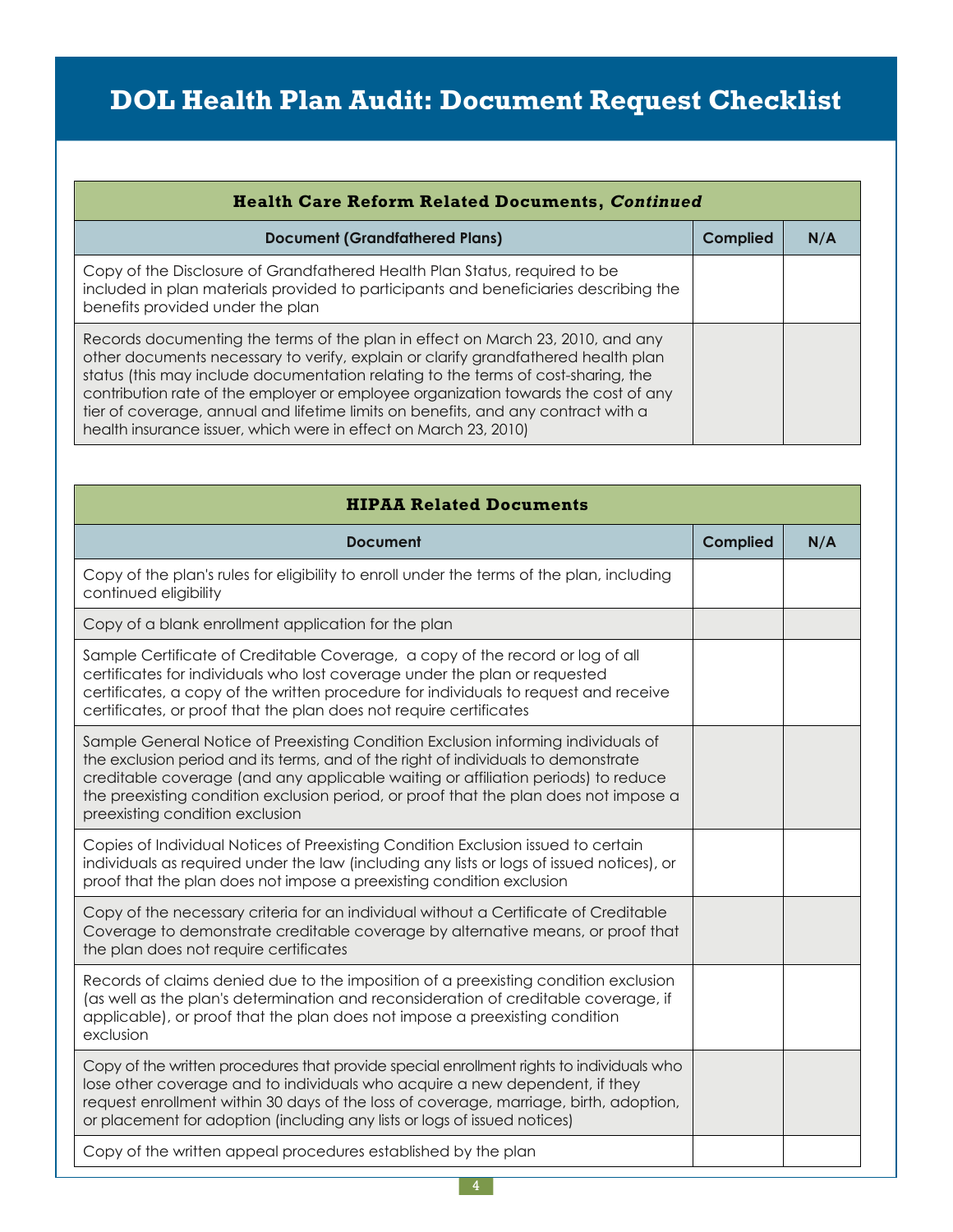| <b>HIPAA Related Documents, Continued</b>                                                                                                                                                                                                                                                                                          |                 |     |
|------------------------------------------------------------------------------------------------------------------------------------------------------------------------------------------------------------------------------------------------------------------------------------------------------------------------------------|-----------------|-----|
| Document                                                                                                                                                                                                                                                                                                                           | <b>Complied</b> | N/A |
| Materials describing any wellness programs or disease management programs<br>offered by the plan and, if the program offers a reward based on an individual's<br>ability to meet a standard related to a health factor, the plan's wellness program<br>disclosure statement regarding the availability of a reasonable alternative |                 |     |
| Copy of the plan's HIPAA Notice of Privacy Practices (including any lists or logs of<br>issued notices)                                                                                                                                                                                                                            |                 |     |

| <b>Other Health Insurance Law Related Documents</b>                                                                                                                                                                                                                                          |          |     |
|----------------------------------------------------------------------------------------------------------------------------------------------------------------------------------------------------------------------------------------------------------------------------------------------|----------|-----|
| <b>Document</b>                                                                                                                                                                                                                                                                              | Complied | N/A |
| The plan's Newborns' Act Notice (this should appear in the SPD), including any lists<br>or logs of issued notices                                                                                                                                                                            |          |     |
| Copy of the plan's rules regarding pre-authorization for a hospital length of stay in<br>connection with childbirth                                                                                                                                                                          |          |     |
| Sample of the written description of benefits mandated by the Women's Health and<br>Cancer Rights Act, required to be provided to participants and beneficiaries upon<br>enrollment and annually thereafter                                                                                  |          |     |
| Sample COBRA notices provided to participants and beneficiaries, including the<br>General Notice of COBRA Rights, COBRA Election Notice, Notice of Unavailability of<br>COBRA Coverage, and Notice of Early Termination of COBRA Coverage (including<br>any lists or logs of issued notices) |          |     |
| Copy of the plan's rules regarding coverage of medical/surgical and mental health<br>benefits, including information as to any aggregate lifetime dollar limits and annual<br>dollar limits                                                                                                  |          |     |